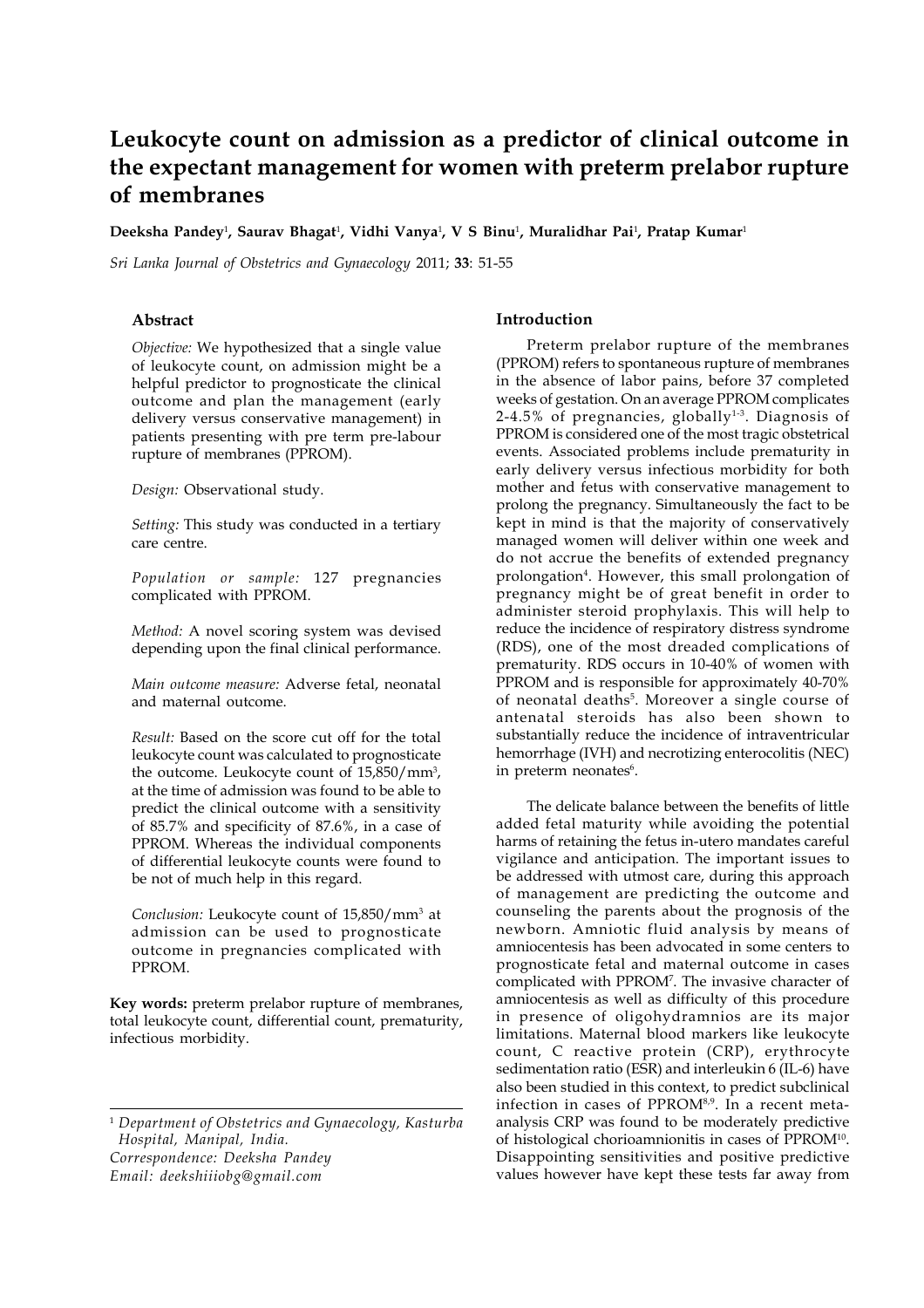evidence based clinical application till date. All these studies however, have tried to correlate maternal serum markers either with positive amniotic fluid cultures or with histologic chorioamnionitis. In our study we hypothesized that a single value of leukocyte count, on admission might be a helpful predictor to prognosticate clinical outcome and plan management (early delivery versus conservative management) in cases of PPROM.

## **Material and methods**

This observational study was conducted in a tertiary care centre, in 127 pregnancies complicated with PPROM. This study was conducted at Kasturba Hospital, Manipal, India, during a period of 4 years and 10 months from January 2006 - October 2010. All patients included in this study presented with complaints of leaking per vagina during 24-37 completed weeks period of gestation. As per our management policy, after the diagnosis of PPROM was confirmed by visualizing a clear leak on sterile speculum examination, patient was admitted to hospital. Gestational age was confirmed and fetal well being documented. PPROM beyond 37 completed weeks of gestation, multiple pregnancies, and cases with evidence of chorioamnioninitis at the time of admission were excluded from the study. Initial leukocyte count (total and differential) was performed and parenteral antibiotics started. Cases falling in the category of 34-37 weeks period of gestation were induced if not contraindicated. Steroid prophylaxis (two doses of injection betamethasone, intramuscular 12 mg each, 24 hours apart) was administered to those less than 34 weeks period of gestation. These cases were followed up with daily total leukocyte count, and alternate day amniotic fluid index (AFI). Delivery was planned once the gestation crossed 34 weeks, leukocyte count showed an increasing trend, AFI showed a decreasing trend or was found to be below 5 cm, or if there was spontaneous onset of labor. During expectant management cord prolapse, umbilical cord compression, or placental abruption mandating urgent delivery were also looked for.

Immediately after delivery all newborns were attended by the neonatologist. If required, they were admitted to the neonatal intensive care unit (NICU) for further management. These infants were observed for complications related to prematurity (RDS, NE, IVH) and infectious morbidities (sepsis). Duration of NICU stay, condition on discharge, and neonatal death was also recorded. Clinically evident chorioamnionitis, primary or secondary postpartum hemorrhage (PPH), and endometritis are the maternal complications included in the study.

After collecting the data obtained from 127 pregnancies complicated with PPROM and selected for the study, a scoring system was devised for maternal and fetal complications. Scores was attributed according to the graveness of the variables on the final fetomaternal outcome. Scoring system is tabulated in Table 1. On adding up all these numbers a final score was given to every patient. A cutoff value of 8 was chosen, as in all instances if the score was more than or equal to 8, the complications were unaccepatable as either they were too many or too bad. Using this cutoff (≥8 serious complications and < 8 acceptable morbidities), receiver operating characteristic (ROC) curves were generated first with the total leucocyte count (TLC) and then with the various components of differential leukocyte count (DLC). The data were entered and analyzed in SPSS 15 (SPSS Inc; Chicago, IL) and Student's t test was used for comparing continuous variables while Fisher's exact test for categorical variables. P value less than 0.05 was considered as significant.

| Fetal variables                      | <i>Score</i> | Maternal variables                                                                                                                                                                                                                                            | Score |
|--------------------------------------|--------------|---------------------------------------------------------------------------------------------------------------------------------------------------------------------------------------------------------------------------------------------------------------|-------|
| Respiratory distress syndrome (RDS)  | 3            | Chorioamnionitis                                                                                                                                                                                                                                              |       |
| Neonatal sepsis                      | 3            | Postpartum hemorrhage                                                                                                                                                                                                                                         |       |
| Intraventricular hemorrhage (IVH)    | 3            | Endometritis                                                                                                                                                                                                                                                  |       |
| Necrotizing enterocolitis (NEC)      | 3            | $Cut$ off $8$<br>A. Score <8 means in any case, the combination<br>of - at the maximum 2 major (though<br>treatable) complications<br>B. Score $\geq 8$ means either 3 or more serious<br>complications, or mortality because of the<br>complication of PPROM |       |
| Cesarean delivery                    | 1            |                                                                                                                                                                                                                                                               |       |
| Intrauterine death (IUD)             | 5            |                                                                                                                                                                                                                                                               |       |
| Neonatal death                       | 5            |                                                                                                                                                                                                                                                               |       |
| Prolonged NICU stay (beyond 2 weeks) | 2            |                                                                                                                                                                                                                                                               |       |

**Table 1. A new scoring system to quantify the overall maternal and fetal clinical outcome in cases of PPROM**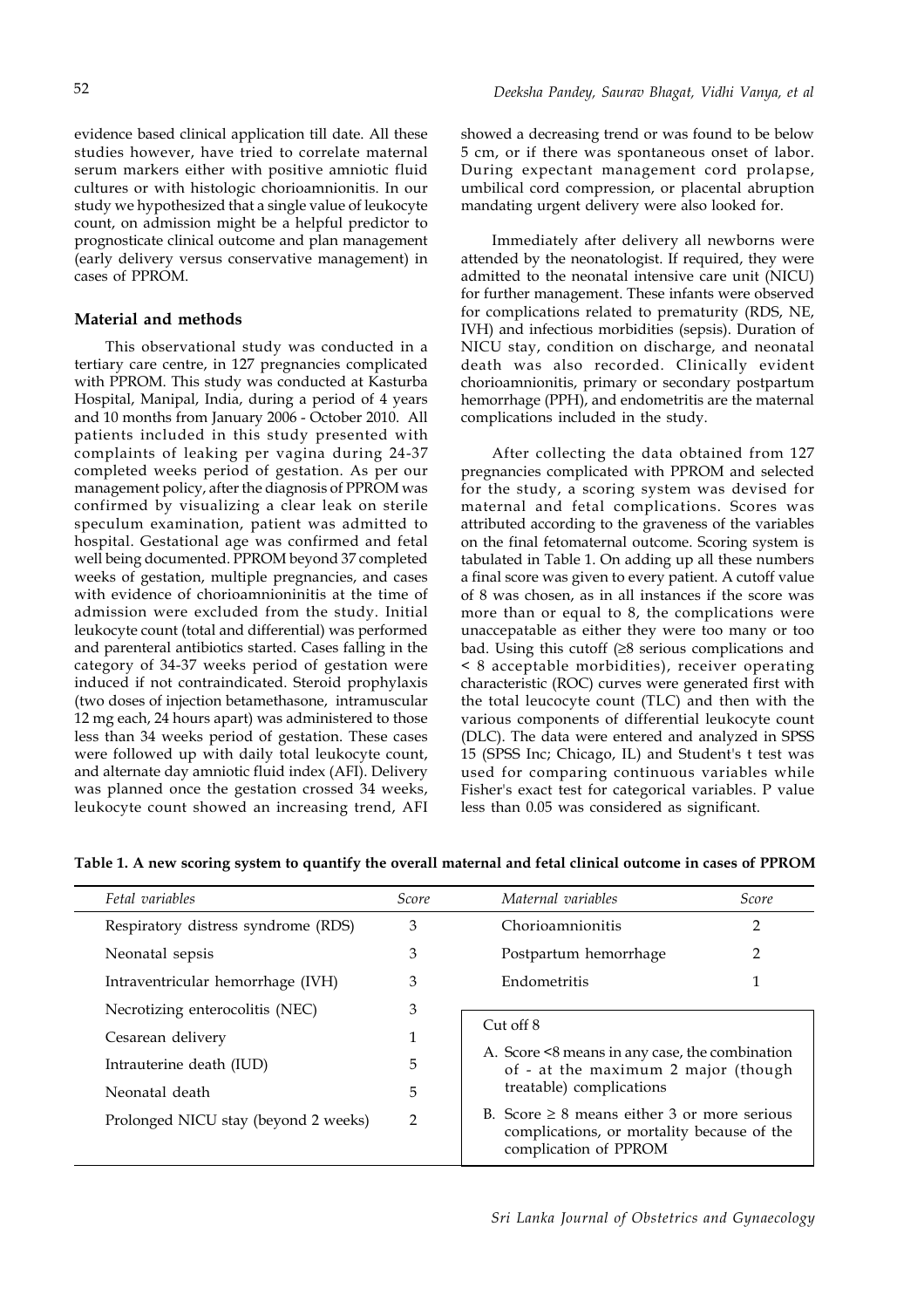## **Results**

The mean age of women in our study population was  $27.42 \pm 4.06$  years, and 75.5% of those were primigravida. Mean period of gestation at the time of rupture of membranes was around  $34.1 \pm 2.8$  weeks. The mean interval between the time of onset of leaking per vagina and blood withdrawn for leukocyte count was found to be  $5 \pm 1.2$  hours.

After scoring the various outcomes as mentioned in Table 1, demographic and clinical characteristics of the two groups: A. Score  $\leq 8$  (n=113) and B. Score  $\geq 8$ (n=14) were compared and found to be comparable.

## (A)**Total leukocyte count and clinical outcome**

On plotting the ROC curve with total leukocyte count on admission and the final outcome, as mentioned before, the area under curve was found to be 0.880 suggesting that the test is good (Figure 1). It can be inferred from the curve that a cut off value of 15,850/mm<sup>3</sup> of TLC gives a sensitivity of 85.7 % and specificity of 87.6%.



Diagonal segments are produced by ties.

*Figure 1*. **Receiver operating characteristic curve of total leukocyte count in relation with the outcome measures (according to the scoring system in Table 1).**



*Figure 2.* **Receiver operating characteristic curve of various components of differential leukocyte count in relation with the outcome measures (according to the scoring system in Table 1).**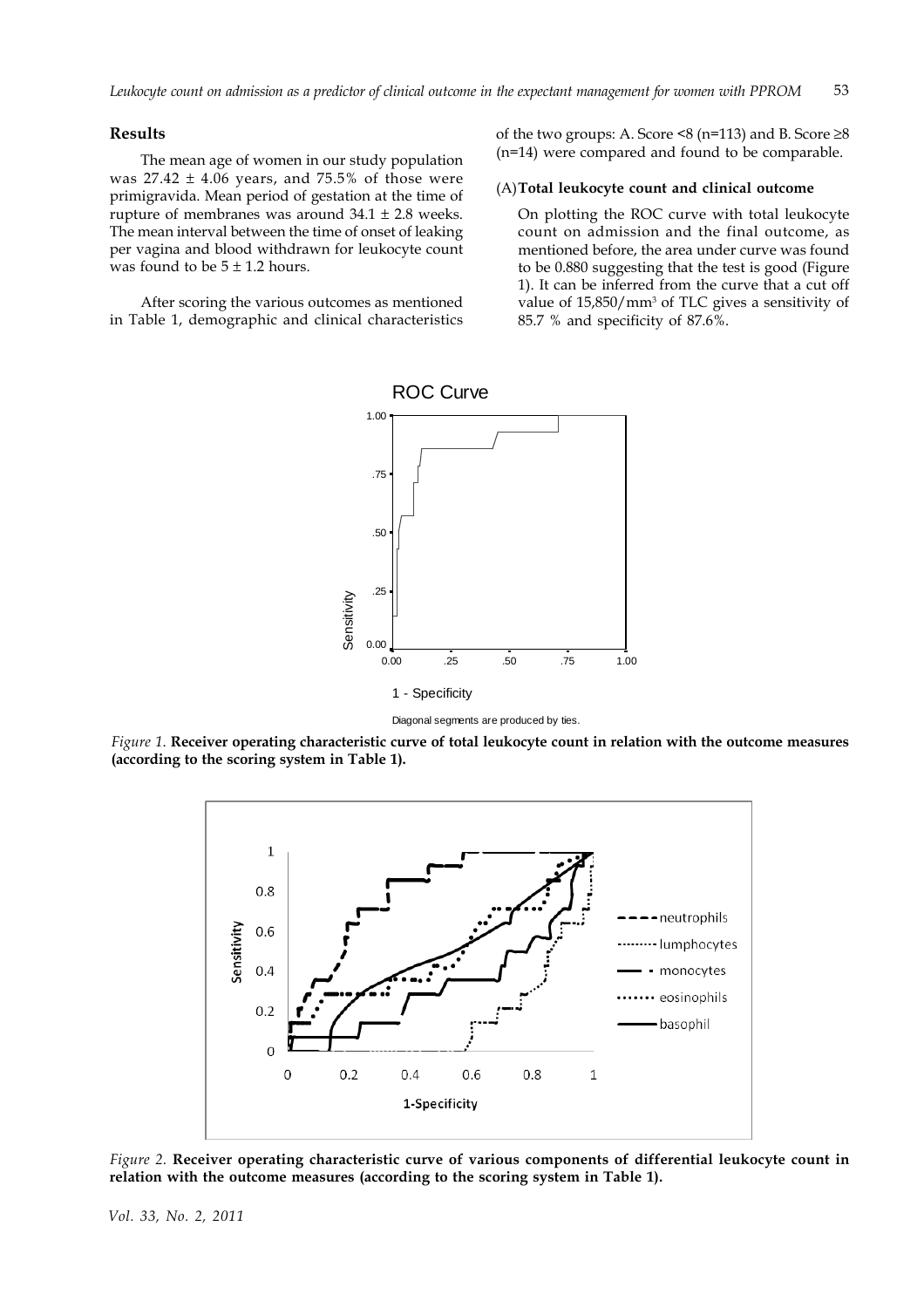|                                          | A. Score $<8$<br>$(n=113)$ | B. Score $\geq 8$<br>$(n=14)$ | P value |
|------------------------------------------|----------------------------|-------------------------------|---------|
| Maternal age in years - mean (SD)        | 27.52 (4.08)               | 26.21 (4.04)                  | 0.26    |
| Period of gestation in weeks - mean (SD) | 34.43 (2.52)               | 32.5(5)                       | 0.008   |
| Primiparous (%)                          | 77.87 (88/113)             | 64.28 (9/14)                  | 0.317   |
| Identified source of infection (%)       | 15.04(17/113)              | 7.14 $(1/14)$                 | 0.690   |
| Hypertension/preeclamsia (%)             | 7.96(9/113)                | 7.14(1/14)                    | 1.00    |
| Gestational diabetes mellitus (%)        | 11.50(13/113)              | $\Omega$                      |         |
| History of PROM (%)                      | 2.65(3/113)                | $\Omega$                      |         |
| Infertility conception $(\%)$            | (7/113)                    | (1/14)                        | 1.00    |
| Previous cesarean delivery (%)           | (4/113)                    | (2/14)                        | 0.133   |
| Other risk factors                       |                            |                               |         |
| Polyhydramnios                           | 2/113                      | 1/14                          |         |
| Multiple gestation                       | 9/113                      | $\Omega$                      |         |
| Fibroid complicating pregnancy           | 1-113                      | 1/14                          |         |
| Mullerian anomaly                        | $\Omega$                   | 1/14                          |         |

**Table 2. Demographic and clinical characteristics of population studied (age and parity)**

#### (B) **Differential count and clinical outcome**

ROC curves were also plotted with all the components of differential leukocyte count (neutrophils, lymphocytes, monocytes and eosinophils). Figure 2 displays ROC curves describing the performance of various components of leukocyte count. ROC curve for neutrophils had an AUC of 0.801. Neutrophil count of 80.35% gave the best combination of sensitivity  $(85.7%)$  and specificity (67.3%). AUC for lymphocytes, monocytes, eosinophils, basophils was 0.155, 0.342, 0.504 and 0.481 respectively, all under 0.50 denoting just a random performance, which can not be utilized for clinical benefit.

## (C)**Prematurity was the main cause of neonatal death not infection**

Among the 127 cases included in our study there was no case of IUD on expectant management, though there were 4 neonatal deaths. Notably three of these neonates were extremely premature, born around 27 to 28 weeks period of gestation. The fourth one though was born at 36 weeks period of gestation, however succumbed due to diaphragmatic hernia, on third postnatal day.

## **Discussion**

Present study shows that a leukocyte count of 15,850/mm3 , at the time of admission in a case of

PPROM can predict clinical outcome with a sensitivity of 85.7% and specificity of 87.6%.

It is a well recognized fact that underlying infection is the cause of most of the cases of preterm labor and PPROM. To diagnose this infection at subclinical stages with the help of various markers (leukocyte count, CRP, ESR, IL-6) has been an area of interest in various studies<sup>7-9</sup>. Theoretically these tests should be able to identify the fetus in the early stages of an infectious process, before the full clinical manifestations of chorioamnionitis develops. The clinical implication of this is to prognosticate the final outcome for the mother and the newborn.

White blood cell counts are currently suggested by many, as a means of identifying infection before it becomes clinically obvious. In patients with PPROM, sensitivities as high as 81% have been reported in the literature9 . Yoon *et al*11 evaluated leukocyte counts over 13,000/mm3 and correlated them with positive amniotic fluid cultures. They found a sensitivity of only 32% with a positive predictive value of 40% suggesting that it is of no clinical significance. The fact to be considered is leukocytosis is a recognized physiological event with pregnancy progression. Upper limit of normalcy however has not been addressed in much detail. Samuel Lurie, Einam Rahamim *et al* recently published their study with elaborate analysis of leukocyte count in all the three trimesters of pregnancy. After studying the pattern of